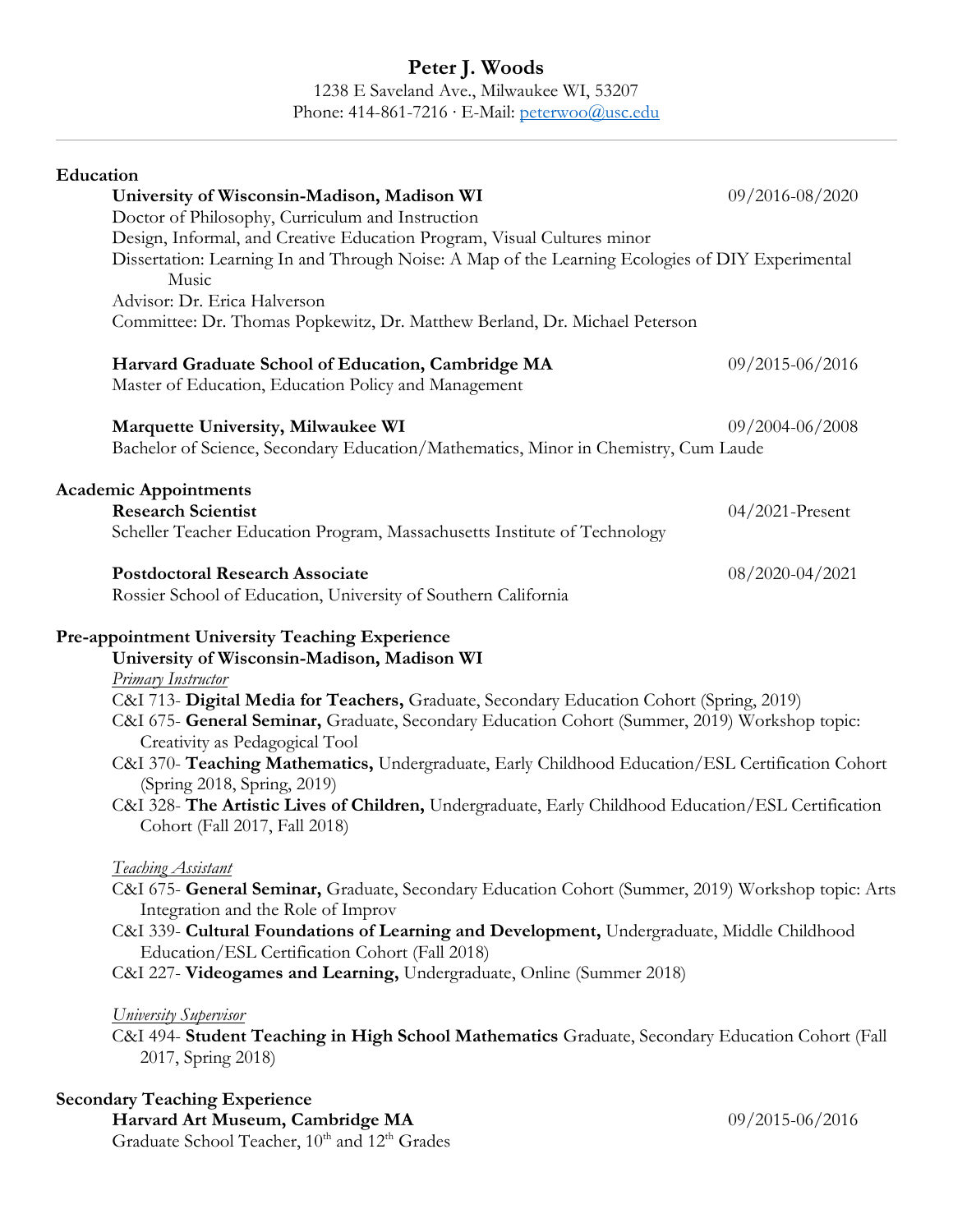| I.D.E.A.S. Academy, Sheboygan WI<br>Mathematics Teacher and Curriculum Advisor, 9 <sup>th</sup> - 12 <sup>th</sup> Grades                                                                                               | 09/2010-06/2015     |
|-------------------------------------------------------------------------------------------------------------------------------------------------------------------------------------------------------------------------|---------------------|
| <b>Relevant Work Experience</b><br>New York University, New York NY<br>Consultant, "Data Literacy Through the Arts" Research Project                                                                                    | 02/2020-Present     |
| Harvard Graduate School of Arts and Sciences, Cambridge MA<br>Student Affairs Intern                                                                                                                                    | 09/2015-06/2016     |
| <b>Research Support</b><br>Principle Investigator<br>Examining Anti-racist Organizing Practices in Experimental Music Venues, Rossier School of Education, Internal<br>Research Fund Grant, \$1,500                     | $03/2021 - 04/2021$ |
| <b>Project Assistant</b><br>Synthsyne, National Science Foundation, SBIR Program, \$225,000                                                                                                                             | 02/2019-12/2020     |
| <b>Fellowships and Awards</b><br>Best Paper Award, Honorable Mention<br>ACM CHI Conference on Human Factors in Computing Systems                                                                                        | 04/2022             |
| <b>Distinguished Dissertation Award</b><br>Arts & Learning SIG, American Education Research Association                                                                                                                 | 04/2022             |
| Morgridge Fellowship<br>University of Wisconsin-Madison, Dissertation Fellowship                                                                                                                                        | 09/2019-06/2020     |
| <b>Network Fellowship</b><br>University of Wisconsin-Madison, Funding for University/Community partnerships                                                                                                             | 09/2017-06/2020     |
| <b>University Fellowship</b><br>University of Wisconsin-Madison, Doctoral Fellowship                                                                                                                                    | 09/2016-06/2020     |
| Hartzman Travel Award<br>University of Wisconsin-Madison, International Research Travel Grant                                                                                                                           | 11/2019             |
| <b>Student Research Grant- Conference Presentation</b><br>University of Wisconsin-Madison, Research Travel Grant                                                                                                        | 09/2018-06/2020     |
| Publications<br><b>Peer Refereed Journal Articles</b><br>Woods, P. J. (in press). The Collaborative Pedagogies of Solo Improvisation: Learning through<br>Performance in Noise Music. Critical Studies in Improvisation |                     |
| Woods, P. J. (2022). Aesthetics in the Eugenics Movement: A Critical Examination. Journal of Aesthetic<br>Education, 56(2), 56-77. https://doi.org/10.5406/15437809.56.2.04                                             |                     |
| Adami, P., Rodrigues, P. B., Woods, P. J., Becerik-Gerber, B., Soibelman, L., Copur-Gencturk, Y., & Lucas,                                                                                                              |                     |

G. (2022). Impact of VR-Based Training on Human–Robot Interaction for Remote Operating Construction Robots. *Journal of Computing in Civil Engineering*, *36*(3), 1-15.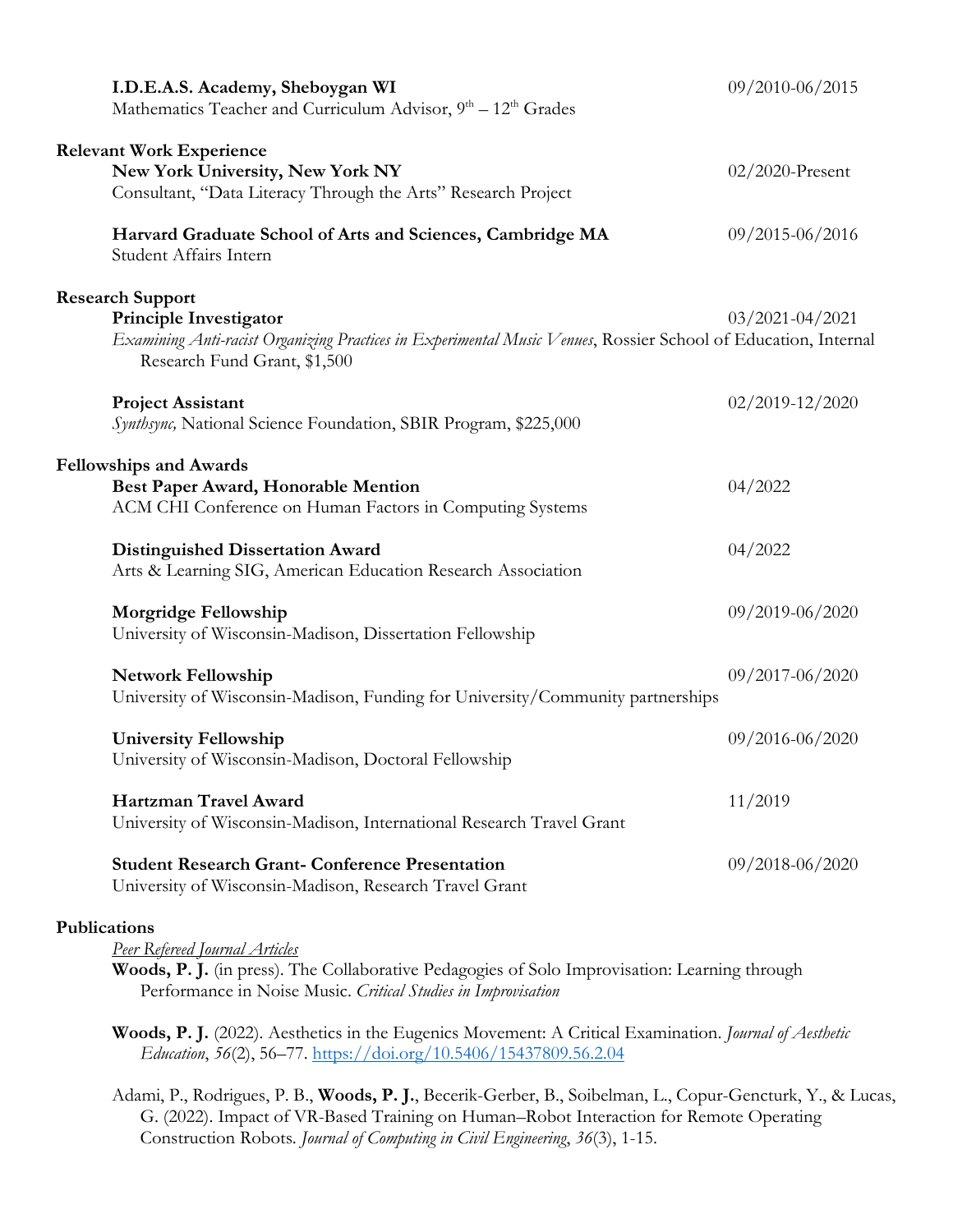[https://doi.org/10.1061/\(ASCE\)CP.1943-5487.0001016](https://doi.org/10.1061/(ASCE)CP.1943-5487.0001016)

- **Woods, P. J.** (2021). Moving the Show Online: An Analysis of DIY Virtual Venues. *Popular Culture Studies Journal. 9*(2), 159-177.<https://mpcaaca.org/wp-content/uploads/2021/10/SI11-Woods.pdf>
- Adami, P., Rodrigues, P. B., **Woods, P. J.**, Becerik-Gerber, B., Soibelman, L., Copur-Gencturk, Y., & Lucas, G. (2021). Effectiveness of VR-based Training on Improving Construction Workers' Knowledge, Skills, and Safety Behavior in Robotic Operations. *Advanced Engineering Infomatics, 50*(2021), 1-15. <https://doi.org/10.1016/j.aei.2021.101431>
- **Woods, P. J.** (2021). The aesthetic pedagogies of DIY music. *Review of Education, Pedagogy, and Cultural Studies*, *43*(4), 338–357.<https://doi.org/10.1080/10714413.2020.1830663>
- **Woods, P. J.** (2021). Reimagining collaboration through the lens of the posthuman: Uncovering embodied learning in noise music. *Journal of Curriculum and Pedagogy*, *18*(1), 45–65. <https://doi.org/10.1080/15505170.2020.1786747>
- **Woods, P. J.** (2019). Mapping Critical Anthropocene Discourses in Musical Artefacts: Whiteness, Absence, and the Intersecting "-Cenes" in Prurient's The History of Aids. *Open Cultural Studies*, 3(1), 541–552. <https://doi.org/10.1515/culture-2019-0048>
- **Woods, P. J.** (2019). Conceptions of teaching in and through noise: A study of experimental musicians' beliefs. *Music Education Research*, 21(4), 459–468.<https://doi.org/10.1080/14613808.2019.1611753>
- **Woods, P. J.** (2018). In (partial) defence of offensive art: Whitehouse as Freirean codification. *Journal for Cultural Research*, 22(1), 90–104.<https://doi.org/10.1080/14797585.2018.1434042>
- **Woods, P. J.** (2017). Ethics and practices in American DIY spaces. *Punk & Post-Punk*, *6*(1), 63–80. [https://doi.org/10.1386/punk.6.1.63\\_1](https://doi.org/10.1386/punk.6.1.63_1)

# *Book Chapters*

- **Woods, P. J.** (2019). To Fall Backward and Blindfolded Into the Lap of a Goddess. In Y. Gluzman, S. Cleary, & Z. Guttenplan (Eds.), *Emergency INDEX* (Vol. 8). Brooklyn, NY: Ugly Duckling Presse.
- **Woods, P. J.** (2016). Mathematics- Triangles, Home Alone, and Probabilities. In R. Kelly, *Creative Development: Transforming Education through Design Thinking, Innovation, and Invention* (pp. 103–106). Edmonton: Brush Education.
- Hamm, T., Phippen Wente, T., Robison, K., **Woods, P. J.**, & Zielke, M. (2012). Creative Thinking, Creative Doing: Culture, Thinking and Learning for Creativity. In R. Kelly (Ed.), *Educating for Creativity: A Global Conversation* (pp. 133–148). Calgary: Brush Education.

### **Research/Publications in Process**

*Peer Refereed Full Papers in Submission/Revision*

- Anderson, E., Hira, A., & **Woods, P.J.** (accepted- in editing). Reflections of Three Educational Researchers on Research and Life during the Pandemic. *Breakthrough: From Pandemic Panic to Promising Practice.*
- Matuk, C., Amato, A., DesPortes, K., Silander, M., Tes, M., Vacca, R., Vasudevan, V., & **Woods, P. J.** (accepted- in revision). Developing students' data literacies through digital arts. *British Journal of Educational Technology.*

**Woods, P. J.** & Jones, K. (revise and resubmit). Players chatter and dice clatter: exploring sonic power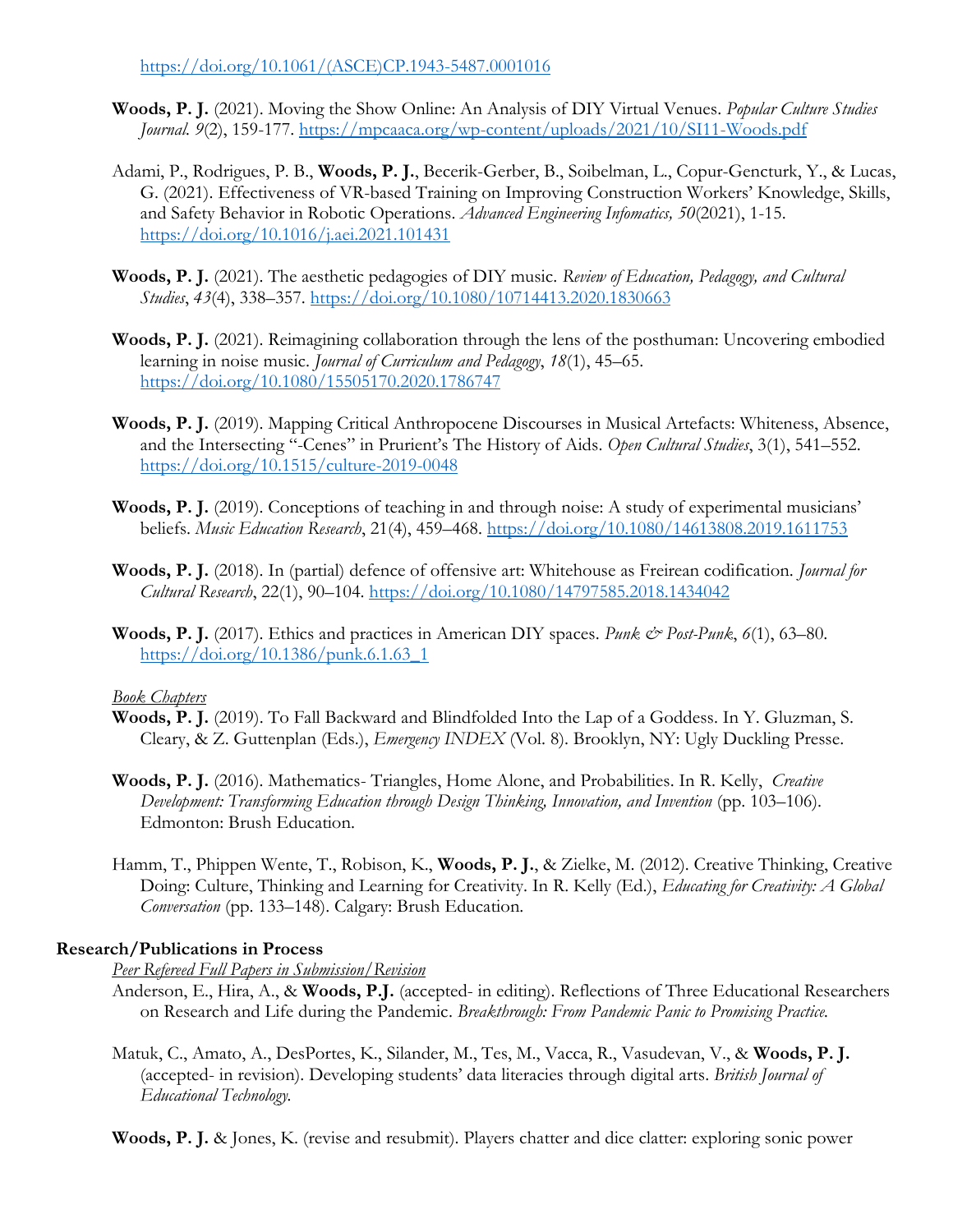relations in posthuman game-based learning ecologies. *Discourse: Studies In The Cultural Politics Of Education*

- **Woods, P. J.** (revise and resubmit). Learning to Make Noise: Towards a Process Model of Artistic Practice Within Experimental Music Communities. *Mind, Culture, and Activity.*
- **Woods, P. J.** (submitted). The Pedagogy of Gear Touchers: Unearthing Modes of Teaching Within and Through DIY Venues. *Learning, Culture, and Social Interaction.*
- **Woods, P. J.** & Copur-Gencturk, Y. (submitted). Examining the role of student problem solving in learning through teaching. *Journal of the Learning Sciences.*
- **Woods, P. J.** (submitted). Conceptualizing Anti-racist Pedagogies Within Experimental Music's Community of Practice. In preparation for *Adult Education Quarterly.*
- **Woods, P. J.,** Matuk, C., DesPortes, K., Vacca, R., Tes, M., Vasudevan, V., & Amato, A. (submitted). Towards a Visual Culture of Schooling: Embracing the Right to Look in Data Science Education. In preparation for *Critical Studies in Education.*
- **Woods, P. J.** (proposal accepted- in preparation). The Abject Pleasure of Militarized Noise. In preparation for *Culture, Theory, & Critique.*
- **Woods, P. J.** (proposal submitted- in preparation). Learning What We Already Know: An Analysis of Novice Musician Experiences in a Noise Music Scene. In preparation for *Journal of the Learning Sciences.*

#### *Peer Refereed Full Papers in Preparation*

- **Woods, P.J.**, Hira, A., & Anderson, E. (in preparation) Towards a Framework for Collaborative Design in PBL-centered Instructional Coaching. In preparation for *Teaching and Teacher Education.*
- **Woods, P. J.** (in preparation). Uncovering Creative Potential in the Agentic Mathematics Textbook. In preparation for the *Journal of Curriculum Studies.*

### *Books in Preparation*

**Woods, P. J.** (proposal submitted). *Learning Through Noise*. Submitted to Wesleyan University Press.

### **Conference Proceedings**

- Ralph Vacca, DesPortes, K., Tes, M., Silander, M., Amato, A., Matuk, C., & **Woods, P. J.** (in press). What do you meme? Students communicating their experiences, intuitions, and biases surrounding data through memes. In *Proceedings of Interaction Design and Children 2022.*
- **Woods, P. J.**, Copur-Gencturk, Y., & Atabas, S. (in press). Analyzing the Influence of Student Problem Solving Approaches on Learning Through Teaching in Mathematics Education. In *Proceedings of the 2022 Annual Meeting of the International Society of the Learning Sciences*.
- Desportes, K., Vacca, R., Tes, M., **Woods, P. J.**, Matuk, C., Amato, A., & Silander, M., (in press). Dancing with Data: Embodying the Numerical and Humanistic Sides of Data. In *Proceedings of the 2022 Annual Meeting of the International Society of the Learning Sciences*.
- Amato, A., Silander, M., Matuk, C., Beale, J., Desportes, K., Tes, M., Vacca, R., & **Woods, P. J.** (in press). "School. School. School. Home alone." Promoting students' critical media and data literacy through critique and design of narratives about teen time use In *Proceedings of the 2022 Annual Meeting of the International Society of the Learning Sciences*.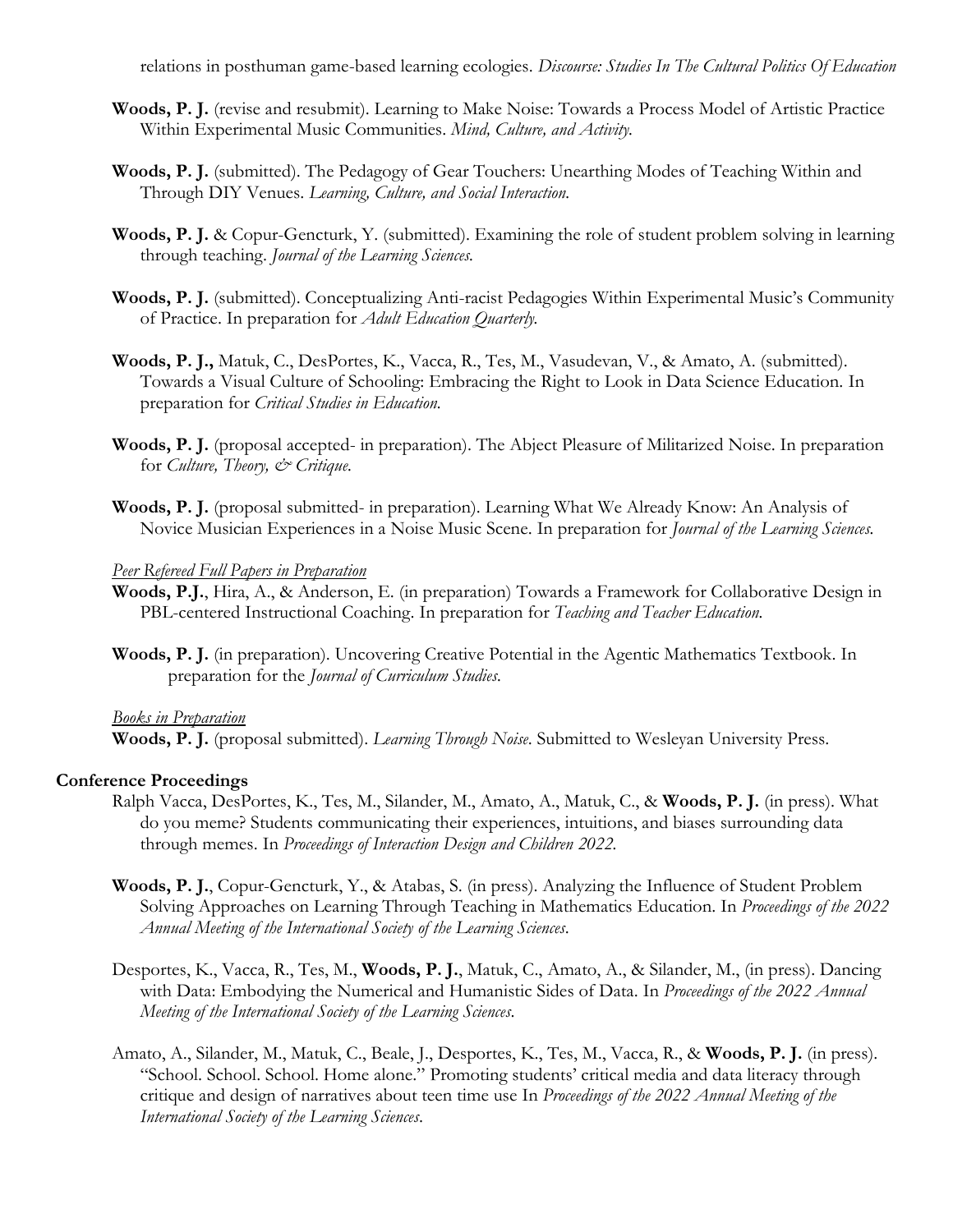- Amato, A., Matuk, C., Desportes, K., Silander, M., Tes, M., Vacca, R., & **Woods, P. J.** (in press). Postcards and Photo Walks: Telling Community Data Stories Through Photography. In *Proceedings of the 2022 Annual Meeting of the International Society of the Learning Sciences*.
- Vacca, R., DesPortes, K., Tes, M., Silander, M., Matuk, C., Amato, A., & **Woods, P. J.** (2022). "I happen to be one of 47.8%": Social-Emotional and Data Reasoning in Middle School Students' Comics about Friendship. In Pr*oceedings of the 2022 CHI Conference on Human Factors in Computing Systems*. (p. 1-18). <https://doi.org/10.1145/3491102.3502086>
- Matuk, C., DesPortes, K., Vasudevan, V., Vacca, R., **Woods, P. J.,** Silander, M., & Amato, A. (2021). Reorienting co-design toward care during a pandemic. In *Proceedings of the 2021 Annual Meeting of the International Society of the Learning Sciences*. (pp. 1065-1066).<https://2021.isls.org/proceedings/>
- Matuk, C., DesPortes, K., Amato, A., Silander, M., Vacca, R., Vasudevan, V., & **Woods, P. J.** (2021). Challenges and opportunities in teaching and learning data literacy through art. In *Proceedings of the 2021 Annual Meeting of the International Society of the Learning Sciences*. (pp. 681-684). <https://2021.isls.org/proceedings/>
- **Woods, P. J.** & Jones, K. (2020). Expanding the Borders of Music-Based Qualitative Research Methods Through Graphic Scores. In *Proceedings of the 2020 International Conference of the Learning Sciences* (pp. 1063- 1070).<https://icls2020.org/>
- **Woods, P. J.** (2020). Towards a Process Model of Developing Artistic Practice Within Experimental Music Communities. In *Proceedings of the 2020 International Conference of the Learning Sciences* (pp. 755-756). <https://icls2020.org/>
- **Woods, P. J.** (2020). Towards a Noisier Constructionism: Reimagining Experimental Music as Learning Context. In *Proceedings of the 2020 Constructionism Conference* (pp. 575-583). <http://www.tara.tcd.ie/handle/2262/92768>
- **Woods, P. J.** (2019) (Re)making Whiteness: A Critical Discourse Analysis of Equity-Based Maker Literature. In *Proceedings of the 2019 Connected Learning Summit* (pp. 189-197). <https://2019.connectedlearningsummit.org/proceedings/>
- Jordan-Douglass, A., Kumar, V., & **Woods, P. J.** (2018). Exploring Computational Thinking Through Collaborative Problem Solving and Audio Puzzles. In *Proceedings of the 17th ACM Conference on Interaction Design and Children* (pp. 513–516).<https://doi.org/10.1145/3202185.3210766>

# **Conference Participation**

### *Papers Presented*

- **Woods, P. J.** (2022). *Towards a Posthuman Community of Practice in Noise Music.* Accepted at Cultural Studies Association Conference, Columbia College, Chicago IL.
- **Woods, P. J.** (2022). *Sitting Down with Professor Dril: An Exploration of Shitposting as Public Pedagogy.* Accepted at the American Education Research Association 2022 Annual Meeting, San Diego, CA.
- **Woods, P. J.**, Copur-Gencturk, Y. & Atabas, S. (2022). *Examining the Effect of Student Problem Solving on Mathematics Teachers' Knowledge Development.* Accepted at the American Education Research Association 2022 Annual Meeting, San Diego, CA.
- Amato, A., Matuk, C., Vasudevan, V., DesPortes, K., Silander, M., Tes, M., Vacca, R. & **Woods, P. J.** (2022). *Postcards from the Bronx: Students Redefine What a Healthy Place is Through Justice-oriented Data Art.*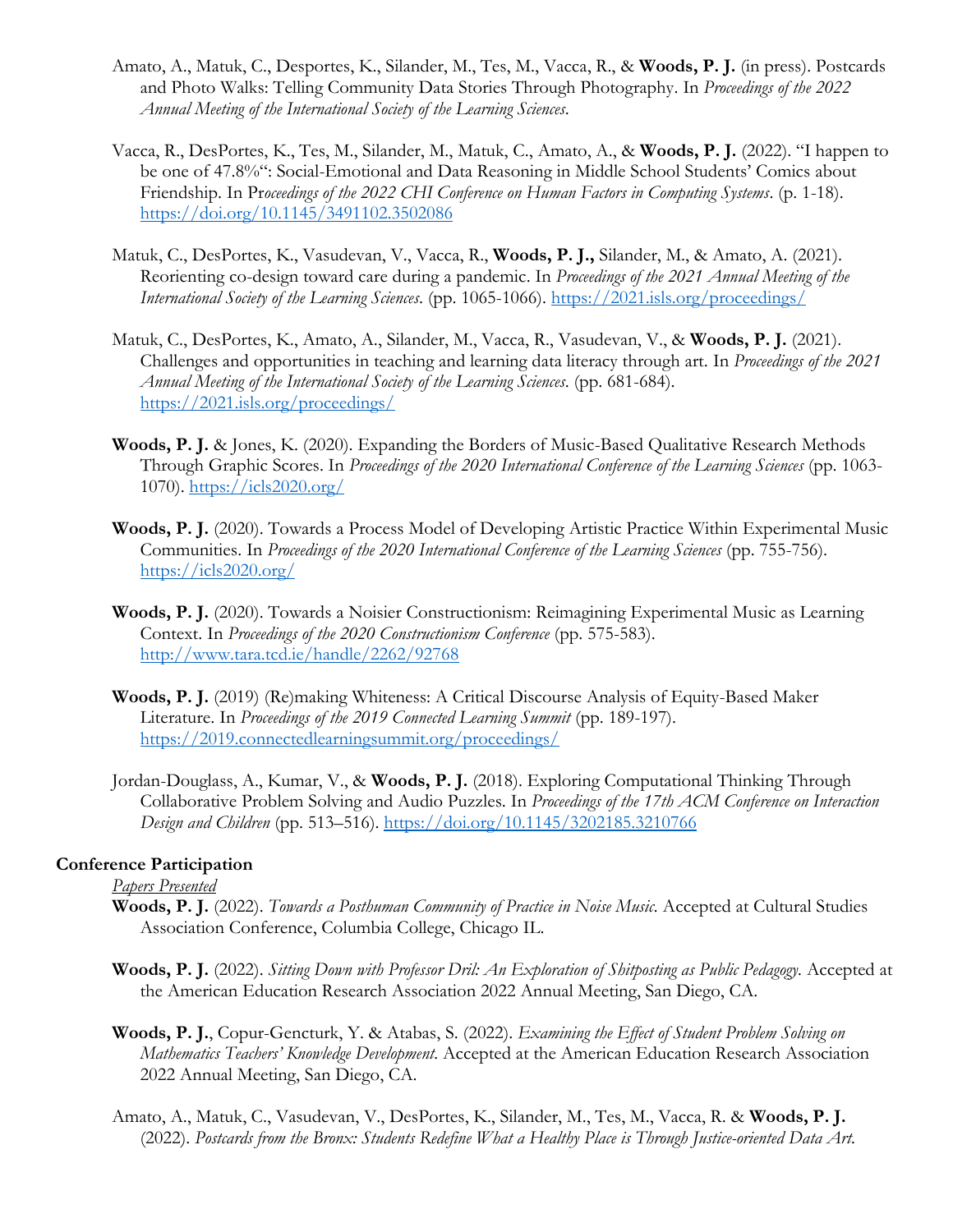Accepted at the American Education Research Association 2022 Annual Meeting, San Diego, CA.

- Amato, A., Vacca, R., DesPortes, K., Matuk, C., Silander, M. Tes, M., Vasudevan, V., & **Woods, P. J.** (2022). *Shifting from Vulnerability to Agency in the Co-Design and Implementation of Arts-Integrated Data Literacy Units.* Accepted at the American Education Research Association 2022 Annual Meeting, San Diego, CA.
- Anderson, E. & **Woods, P. J.** (2022). *Agency at Scale: Engaging Teacher Choice and Collaboration Through Online Experiences with Project Based Learning.* Accepted at the American Education Research Association 2022 Annual Meeting, San Diego, CA.
- Tes, M., DesPortes, K., Silander, M., Vacca, R. Matuk, C., Amato, A., & **Woods, P. J.** (2022). *How Do Students Use Comics to Engage with Data?* Accepted at the 2022 Annual Meeting of the International Society of the Learning Sciences, Virtual.
- **Woods, P. J.,** Amato, A., DesPortes, K., Matuk, C., Silander, M., Tes, M., Vacca, R. & Vasudevan, V. (2021). *Towards a Visual Cultures Approach to Data Science Education.* Presented at American Educational Studies Association Annual Meeting, Portland, OR.
- **Woods, P. J.** (2021). *Shitposting as Public Pedagogy: A Critical Examination.* Presented at the 2021 Curriculum & Pedagogy Conference, virtual.
- **Woods, P. J.** (2021). *Producing Knowledge Through Noise: How Crank Sturgeon Constructed a Gesture With His Audience.* Presented at Cultural Studies Association Conference, virtual.
- **Woods, P. J.** (2021). *Rediscovering Abjected Sonics: Mapping the Affective Politics of Noise Within Con-Dom and Moor Mother.* Presented at International Association for the Study of Popular Music-US Conference, virtual.
- **Woods, P. J.** (2021). *Learning to Do What We Already Know: A Phenomenological Analysis of Two Noise Music Workshops.* Presented at the American Education Research Association 2021 Annual Meeting, virtual.
- **Woods, P. J.** & Jones, K. (2021). *Sounding Posthuman Education Research: Exploring Sonic Power Relations in Game-based Learning Ecologies.* Presented at the American Education Research Association 2021 Annual Meeting, virtual.
- **Woods, P. J.** (2020). *Unearthing the Punishing Pedagogies of DIY Venues*. Presented at the 2020 Punk Scholars network Conference, virtual.
- **Woods, P. J.** (2020). *Reframing the Abject as Educational Technology Through Noise*. Presented at the 2020 Curriculum & Pedagogy Conference, virtual.
- Amato, A., **Woods, P. J.**, Vasudevan, V., Vacca, R., Tes, M., Silander, M., Matuk, C. & DesPortes, K. (2020). *Challenges and Opportunities in Designing to Support Students' Art-based Social Justice Inquiry.* In Interdisciplinarity in the Learning Sciences: The International Conference of the Learning Sciences (ICLS) 2020. The International Conference of the Learning Sciences, Vanderbilt, Nashville, TN.
- **Woods, P. J.** (2020). *Engaging the Abject as Educational Technology.* Accepted at the American Education Research Association 2020 Annual Meeting, San Francisco, CA. (Conference canceled)
- **Woods, P. J.** (2020). *The Aesthetic Pedagogies of Underground Music: G.L.O.S.S., Sarah Hennies, and Realizing Freirean Codifications within DIY.* Accepted at the American Education Research Association 2020 Annual Meeting, San Francisco, CA. (Conference canceled)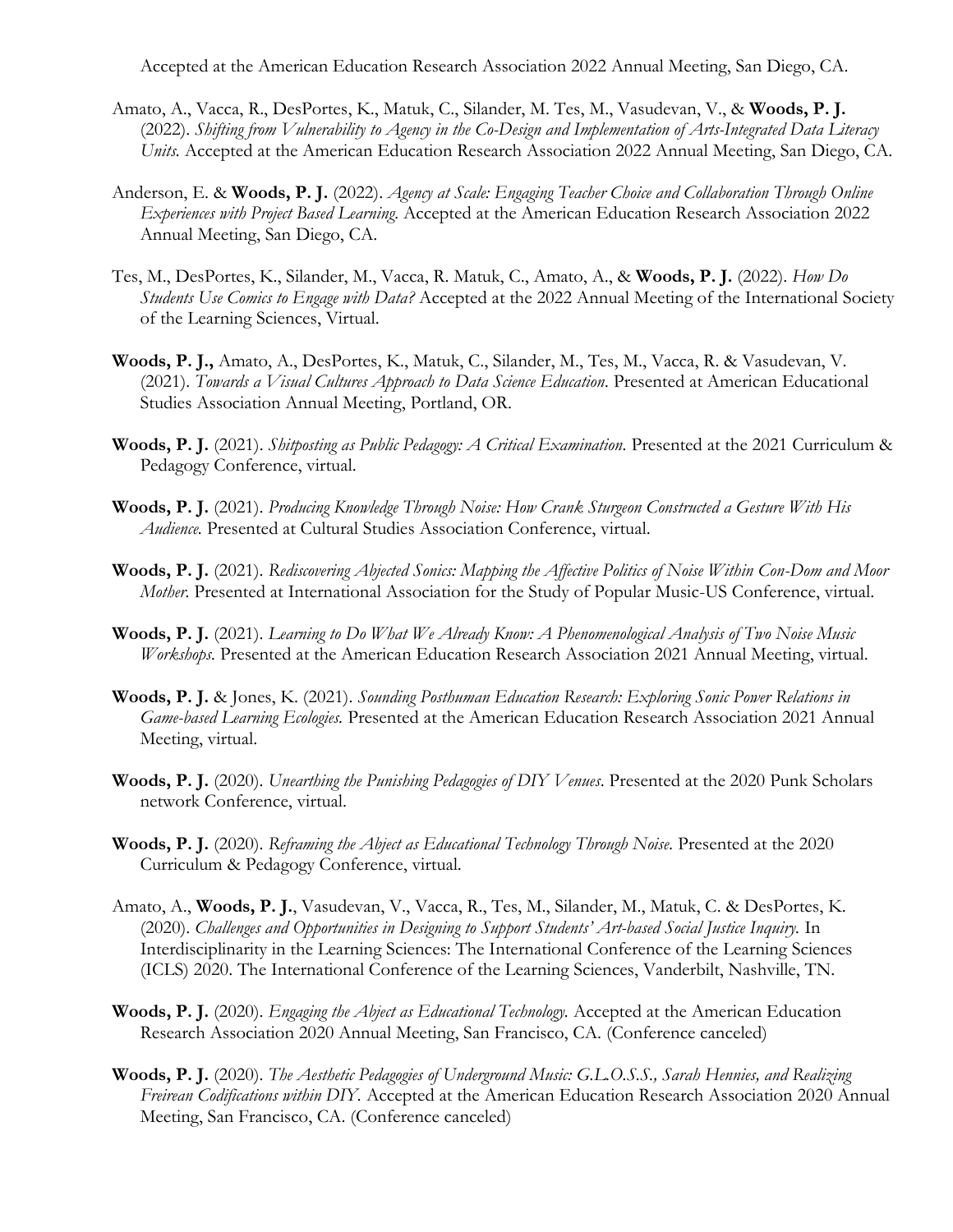- **Woods, P. J.** (2020). *The Pedagogy of Punishers: Towards a Process Model of Creative Practice Within Noise Music.* Accepted at the American Education Research Association 2020 Annual Meeting, San Francisco, CA. (Conference canceled)
- **Woods, P. J.** (2020). *Rendering the Abject Audible Through Con-Dom and Moor Mother.* Presented at the Midwest Interdisciplinary Graduate Conference, University of Wisconsin- Milwaukee, Milwaukee WI.
- **Woods, P. J.** (2019). *Defining Noise-As-Gesture: Mapping the Politics of Abjected Sound Through Con-Dom and Moor Mother.* Presented at the 2019 Punk Scholars Network Conference, Newcastle University, Newcastle, UK.
- **Woods, P. J.** (2019). *Fluxus Event for Academic Conferences.* Presented at the Punk Scholars Network Conference, Newcastle University, Newcastle, UK.
- **Woods, P. J.** (2019) *The Aesthetic Pedagogies of DIY Music: Challenging Gender Realities Through G.L.O.S.S. and Sarah Hennies*. Presented at the Curriculum & Pedagogy Conference, McAllen TX.
- **Woods, P. J.** (2019). *Towards a Process Model of Expertise Within DIY Experimental Music Scenes.* Presented at the Learning Sciences Graduate Student Conference, Northwestern University, Evanston IL.
- **Woods, P. J.** (2019). *Towards a Process Model of Artistic Practice in Noise.* Presented at the Play Make Learn Conference, University of Wisconsin- Madison, Madison WI.
- **Woods, P. J.** (2019). *White Death in the Noise Scene: Unearthing Performative Necropolitics and Whiteness in Underground Experimental Music.* Presented at the Cultural Studies Association Conference, Tulane University, New Orleans LA.
- **Woods, P. J.** (2019). *Confronting Gender Realities in DIY: G.L.O.S.S., Sarah Hennies, and the Aesthetic Pedagogies of Underground Music.* Presented at the Cultural Studies Association Conference, Tulane University, New Orleans LA.
- **Woods, P. J.** (2019). *Operationalizing Aesthetics Within the Eugenics Movement: Cautionary Implications for Aesthetic Education.* Presented at the American al Research Association 2019 Annual Meeting, Toronto, Canada.
- **Woods, P. J.** (2019). *The Aesthetic Curriculum of Noise Music: Exploring the Artificial in Underground Music Epistemologies.* Presented at the Midwest Interdisciplinary Graduate Conference, University of Wisconsin-Milwaukee, Milwaukee WI.
- **Woods, P. J.** (2018). *Reframing Noise as Constructionist Environment: Conceptions of Teaching and Learning in the Experimental Education Series.* Presented at the Learning Sciences Graduate Student Conference, Vanderbilt University, Nashville TN. In *LSGS Conference 2018 Conference Proceedings* (pp. 181–182).
- **Woods, P. J.** (2018). *FTAM Presents: A Milwaukee Noise Showcase.* Presented at the Making In Education Conference, Milwaukee, WI.
- **Woods, P. J.,** & Vogt, J. (2018). *Making a Scene: Community Learning Projects with The Experimental Education Series and Freespace*. Presented at the Making In Education Conference, Milwaukee, WI.
- Jordan-Douglass, A., Kumar, V., & **Woods, P. J.** (2018). *SynthSync- Decoding Music Together.* Presented at the Connected Learning Summit, Cambridge, MA.
- **Woods, P. J.** (2017). *Hands On Hang Out*. Presented at the Making In Education Conference, Milwaukee,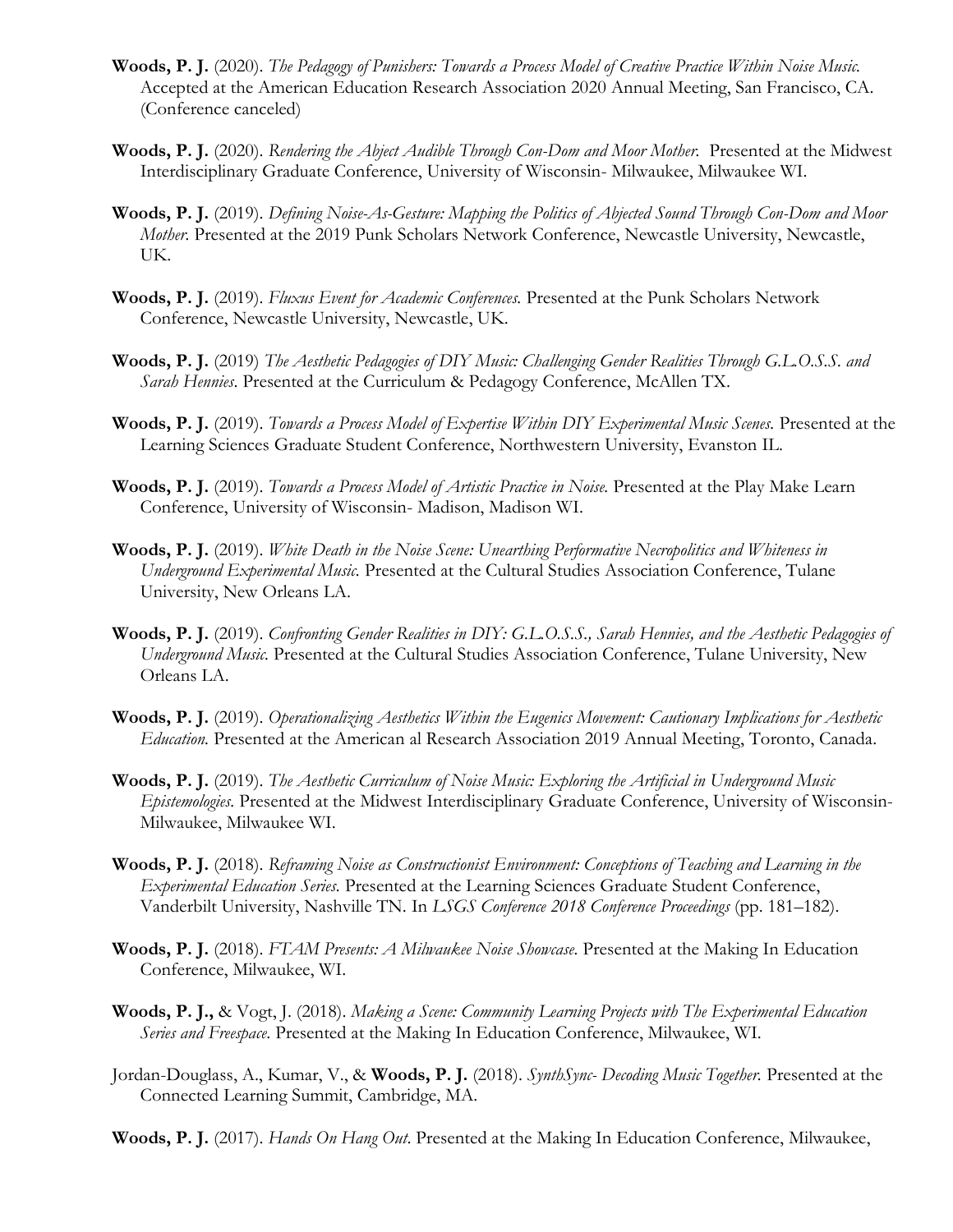- **Woods, P. J.** (2017). *Reframing Theatre as Constructionist Practice.* Presented at TDGSO Conference, Madison, WI.
- **Woods, P. J.** (2016). *What Matters in Making.* Presented at the Making In Education Conference, Milwaukee, WI.
- Lakind, A., & **Woods, P. J.** (2016). *Making, Creativity and Community Application*. Presented at Imagining America, Milwaukee, WI.

#### *Panels organized*

- **Woods, P. J.** & Woods, M. (2022). *Reckoning with DIY Culture and Knowledge Production*. Accepted at Cultural Studies Association Conference, Columbia College, Chicago IL.
- **Woods, P. J.** (2022). *Designing Online Professional Development Towards Creative Production.* Accepted at the American Education Research Association 2022 Annual Meeting, San Diego, CA.
- **Woods, P. J.** (2021). *Creating Noise Through the Sovereign Body*. Presented at Cultural Studies Association Conference, virtual.

#### *Discussant*

- **Woods, P. J.** (2022). *Theories of Media, Culture, and Learning: Past, Current, and Future Directions.* Accepted at the American Education Research Association 2022 Annual Meeting, San Diego, CA.
- **Woods, P. J.** (2022). *Embodied Knowledge and Performances of Radical Relationality.* Accepted at the American Education Research Association 2022 Annual Meeting, San Diego, CA.

# **Selected Performances**

*Solo Performances* Peter J. Woods at Xray Arcade, Cudahy WI, 05/2022 Digital Dream, Virtual, 04/2021 Final Friday 99.7, Virtual, 03/2021 Peter J. Woods at DSQN, Virtual, 04/2020 Tourniquet Series, Kitty Cat Klub, Minneapolis MN, 02/2020 Peter J. Woods at Chunk, Leeds UK, 12/2019 Peter J. Woods at Center for New Music, San Francisco CA, 06/2019 Sensoria: Experience in Time-Based Media and Performance, INOVA Gallery, Milwaukee WI, 04/2019 Communication Fall Horror Showcase, Communication, Madison, WI, 10/2018 Northeast Noise Festival, The Firehouse, Worcester, MA, 08/2018 Sensoria: Experience in Time-Based Media and Performance, INOVA Gallery, Milwaukee WI, 05/2015 End Tymes Music Festival, Silent Barn, New York, NY, 05/2013 Neon Marshmallow Fest, Chicago, IL, 08/2010 Eugene Noise Festival, Eugene, OR, 05/2007 Milwaukee Noise Festival, Various Venues, 2007-2014, 2016-2017 St. Louis Noise Festival, Lemp Neighborhood Arts Center, St. Louis MO, 10/2007-10/2013

#### *Collaborative Performances*

Principles of Non-Isolation in Audio, with Bill Hsu, Sharkiface, and Marlo Eggplant, Virtual, 04/2020 Sensoria: Experience in Time-Based Media and Performance, with Christopher Burns and David B. Collins (as Bridges of Königsberg), INOVA Gallery, Milwaukee WI, 04/2019 With Tatsuya Nakatani, Amanda Schoofs, and Jason Nanna, Borg Ward, Milwaukee WI, 2015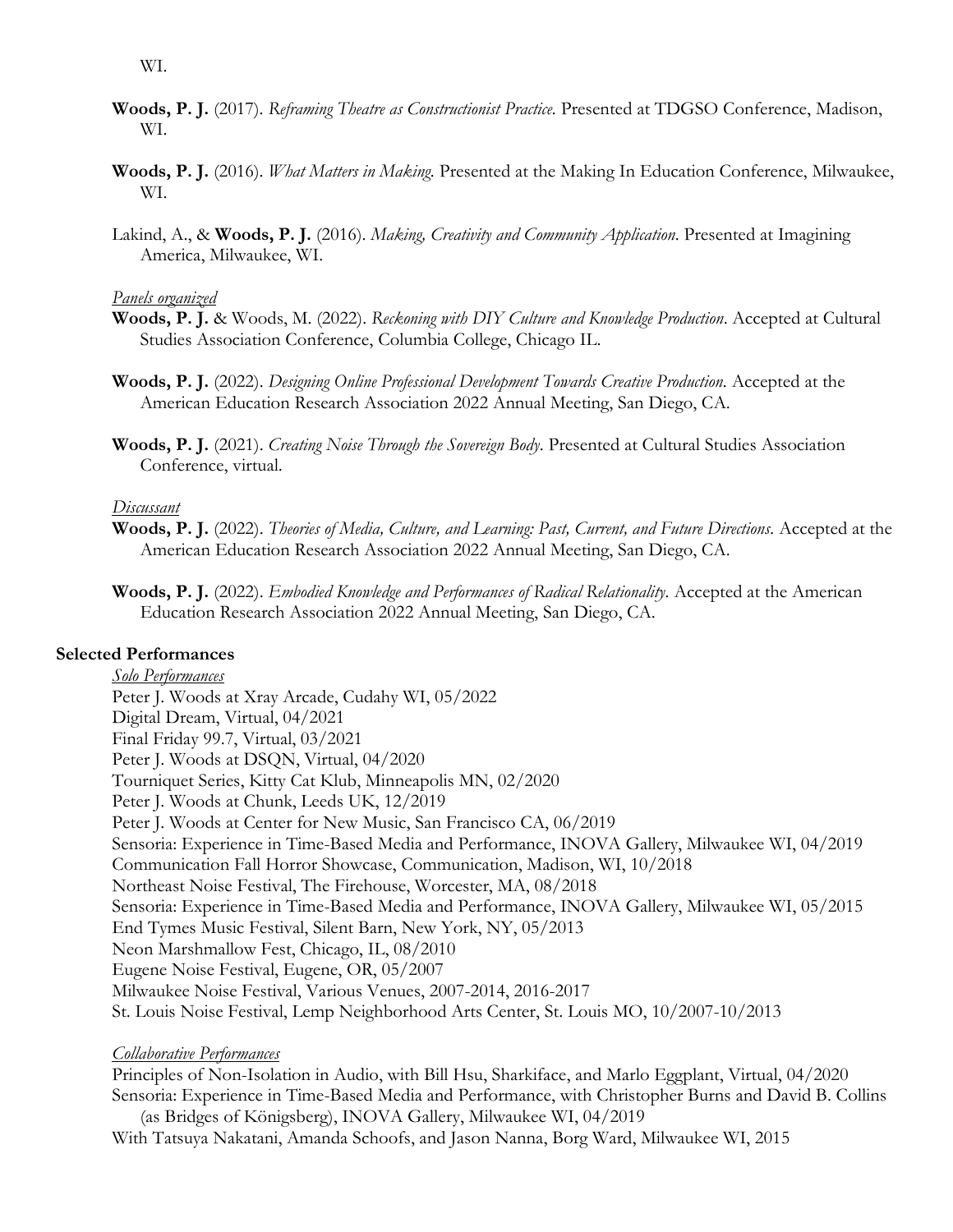With Olivia Block, Elastic Arts, Chicago IL, 2014 Pictures & Sound, with Neil Gravander, The University of Chicago's Film Studies Center, Chicago IL, 02/2013 With Amanda Schoofs (as Bachelorette Party), Various venues, 2012-Present With Hal Rammel, Various venues, 2011-2013 With Neil Gravander and Dan Schierl (as Phoned Nil Trio), Various venues, 2010-Present

# *Curated Events*

Another Milwaukee Noise Convocation, Xray Arcade, Cudahy WI, 09/2021 A Milwaukee Noise Convocation, Xray Arcade, Cudahy WI, 07/2021 Accident Fest, Tritriangle, Chicago IL, 2019 Noise Knowledge Consortium, Brinn Labs, Milwaukee WI, 2018-Present Experimental Education Series, Jazz Gallery Center for the Arts, Milwaukee WI, 2017-Present Milwaukee Noise Festival, Various Venues, Milwaukee WI, 2007-2014 St. Louis Noise Festival, Lemp Neighborhood Arts Center, 2010-2011

# **Selected Discography**

*Solo Recordings*

Peter J. Woods (2021). *A Waste of Red Meat* [CD]. Flag Day Recordings.

Peter J. Woods (2020). *Solo for Fake Fireplace* [Digital]. FTAM.

Peter J. Woods (2020). *Improvised Works for Whatever* [Digital]. FTAM.

Peter J. Woods (2019). *Shorter Flagpoles* [Cassette]. FTAM.

Peter J. Woods (2018). *Today Is Horrible* [CD]. Misanthropic Agenda & FTAM.

Peter J. Woods (2018). *The Illusory Hope* [Cassette]. No Rent Records.

Peter J. Woods (2016). *I've Told Lies Before* [Cassette]. Lurker Bias.

Peter J. Woods (2015). *Impure Gold, Pt. II* [LP]. FTAM.

Peter J. Woods (2014). *Impure Gold, Pt. I* [LP]. FTAM.

Peter J. Woods (2012). *Songs for Nothing* [LP]. After Music.

Peter J. Woods (2010). *Creation. Death. Machine.* [CD]. MaxCorp.

Peter J. Woods (2009). *Failure at Both End* [7" Record]. Curious Lacunae.

Peter J. Woods (2009). *Fairweather Mask* [CD]. Autumn Wind.

# *Collaborative Recordings*

Normal Rituals (2022). *Double Gesture* [Cassette]. FTAM.

CREDENTIALS (2021). *Why is my arm not a lilac tree?* [LP]. Orb Tapes.

Bridges of Königsberg (2020). *The Celebrity Veto* [Digital]. Universal Reptile.

Phoned Nil Trio (2020). *Honoring a Bird: March 21st, 2001* [Digital]. FTAM.

Bridges of Königsberg (2020). *The Buster Keaton Maneuver* [Digital]. FTAM.

Normal Rituals (2020). *S/T* [Digital]. FTAM.

Bridges of Königsberg (2019). *Considered Parallel to Borders (and Dividers)* [CD/Cassette]. Flag Day Recordings & FTAM.

SWWS (2018). *Chronicle: Revolution Angels* [LP]. Self-Released.

Bachelorette Party (2018). *Submission of Archival Sonic Documentation: Riverwest, WI 2017-2018* [Cassette]. FTAM.

Bridges of Königsberg (2018). *Mendacity* [Cassette]. GRE.

Andrew Weathers and Peter J. Woods (2017). *A Whole New Alphabet* [Cassette]. Flag Day Recordings.

Nakatani/Nanna/Schoofs/Woods (2017). *Self-Titled* [Cassette]. Full Spectrum Records.

Mountain Language (2015). *Caustic Surge of Weary Oceans* [Cassette]. HeWhoCorrupts, Inc.

Direct Hit! (2013). *Brainless God* [LP]. Fat Wreck Chords.

Galactic Cannibal (2013). *We're Fucked* [LP]. Encapsulated Records, Underground Communique Records, and Lost Cat Records

Phoned Nil Trio (2012). *Ar B Ok Alou* [7" Record, CD, and Cassette]. FTAM, MaxCorp, Rainbow Bridge,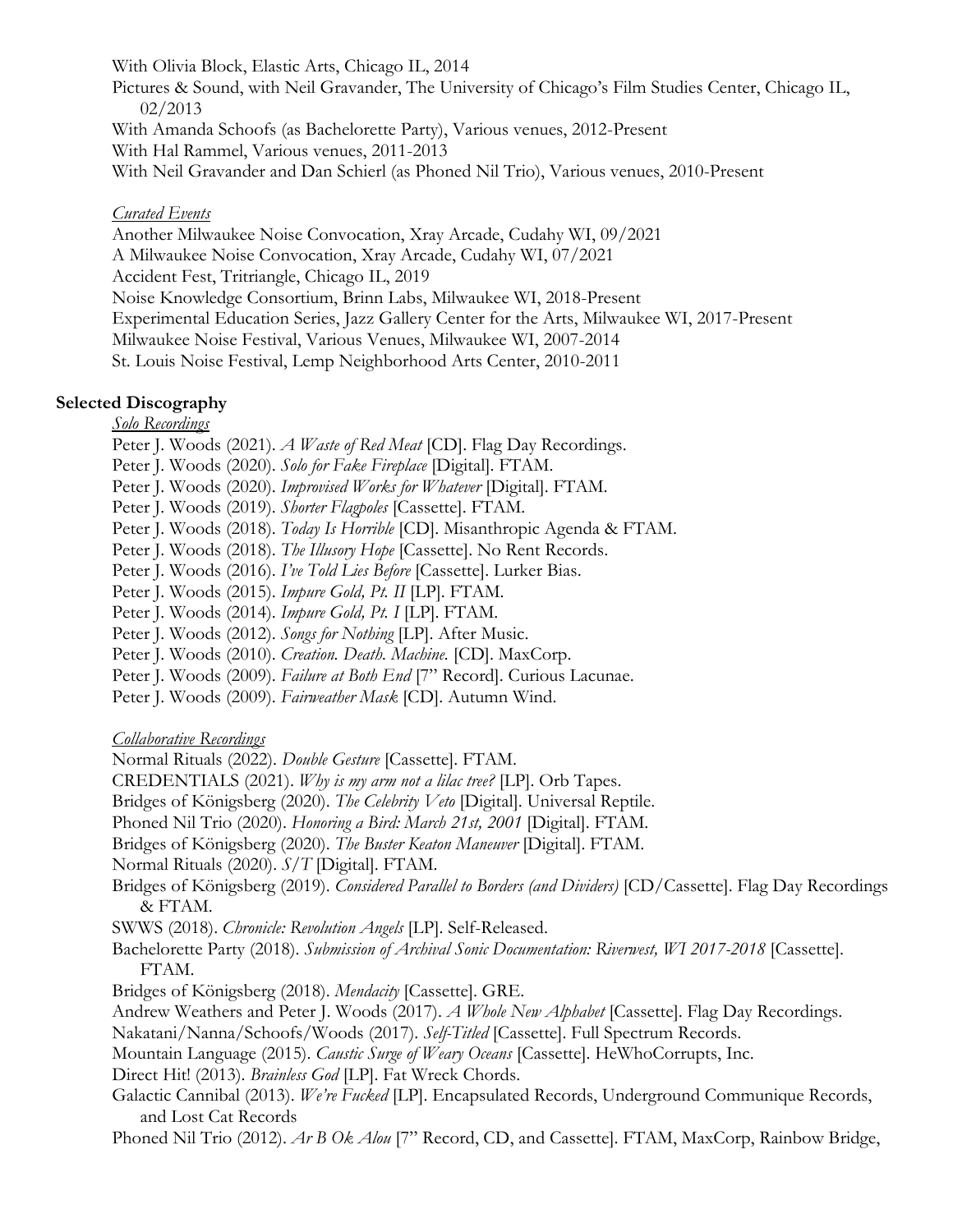Ursa Major, Blackhouse, and Colbeck Labs. Peter J. Woods and Ice Volt (2010). [7" Record]. Insides Music

### **Filmography**

Woods, P. J. (in press). *Filmworks* [DVD]. Flag Day Recordings Woods, P. J. (in press). *From The Lap* [DVD]. Flag Day Recordings. Woods, P. J., & Kowalski, G. (2019). *Seven Images* [VHS Tape]. Invocation Films. Woods, P. J. (2018). *Objects* [Digital]. Perfect Law Releases. Woods, P. J. (2018). *Meandering Circumflex* [Digital]. FTAM Productions. Woods, P. J. (2015). *Seeking Grace/Rattling Teeth* [Digital]. FTAM Productions. Woods, P. J. (2015). *Notes Within the Epicenter of a Crash* [Digital]. FTAM Productions. Woods, P. J. (2015). *On Boredom* [Digital]. FTAM Productions. Woods, P. J. & Bauer, B. (2009). *Hungry Ghosts* [DVD]. FTAM Productions.

### **Artist Residencies**

Project Zero Artist in Residence, Harvard Graduate School of Education, Cambridge MA, 2016 Ebco Artworks, Sheboygan WI, 2004 Haggerty Art Museum- Summer Program, Milwaukee WI, 2003

# **Invited Talks**

Woods, P.J. (2020). *Learning Through Noise: Examining the Learning Ecologies of Experimental DIY Music Scenes.* Presentation, New York University.

Woods, P.J. (2020). *Embracing the Noise of Interdisciplinary Scholarship.* Presentation, University of Wisconsin Madison.

Woods, P.J. (2019). *Aesthetics and Power.* Presentation, Milwaukee Institute of Art and Design.

Woods, P.J. (2017). *Composition as Educational Practice.* Presentation, University of Wisconsin-Milwaukee.

# **Professional Service**

| <b>American Educational Studies Association</b><br>Program Committee Member | 03/2022-Present     |
|-----------------------------------------------------------------------------|---------------------|
| <b>Wisconsin Association for Young Authors</b>                              | $03/2020$ -Present  |
| <b>Executive Board Member, Treasurer</b>                                    |                     |
| West Side Arts Un/The New State                                             | $01/2019$ -Present  |
| <b>Education Committee Member</b>                                           |                     |
| Riverwest Artist's Association/Jazz Gallery Center for the Arts             | 12/2016-01/2020     |
| Executive Board Member, Music Committee Chair                               |                     |
| Lemp Neighborhood Arts Center, St. Louis MO                                 | 08/2009-11/2010     |
| Head Curator for St. Louis Noise Festival                                   |                     |
| Borg Ward, Milwaukee WI                                                     | $02/2008 - 05/2013$ |
| Collective Member, Treasurer, Head Facilitator                              |                     |
| Wisconsin Forensics Coaches Association, Milwaukee WI                       | 09/2004-05/2015     |
| Assistant Coach, Head Coach, Executive Board Member, Treasurer              |                     |
| Reviewer                                                                    |                     |

*Academic Journals* Educational Technology & Society